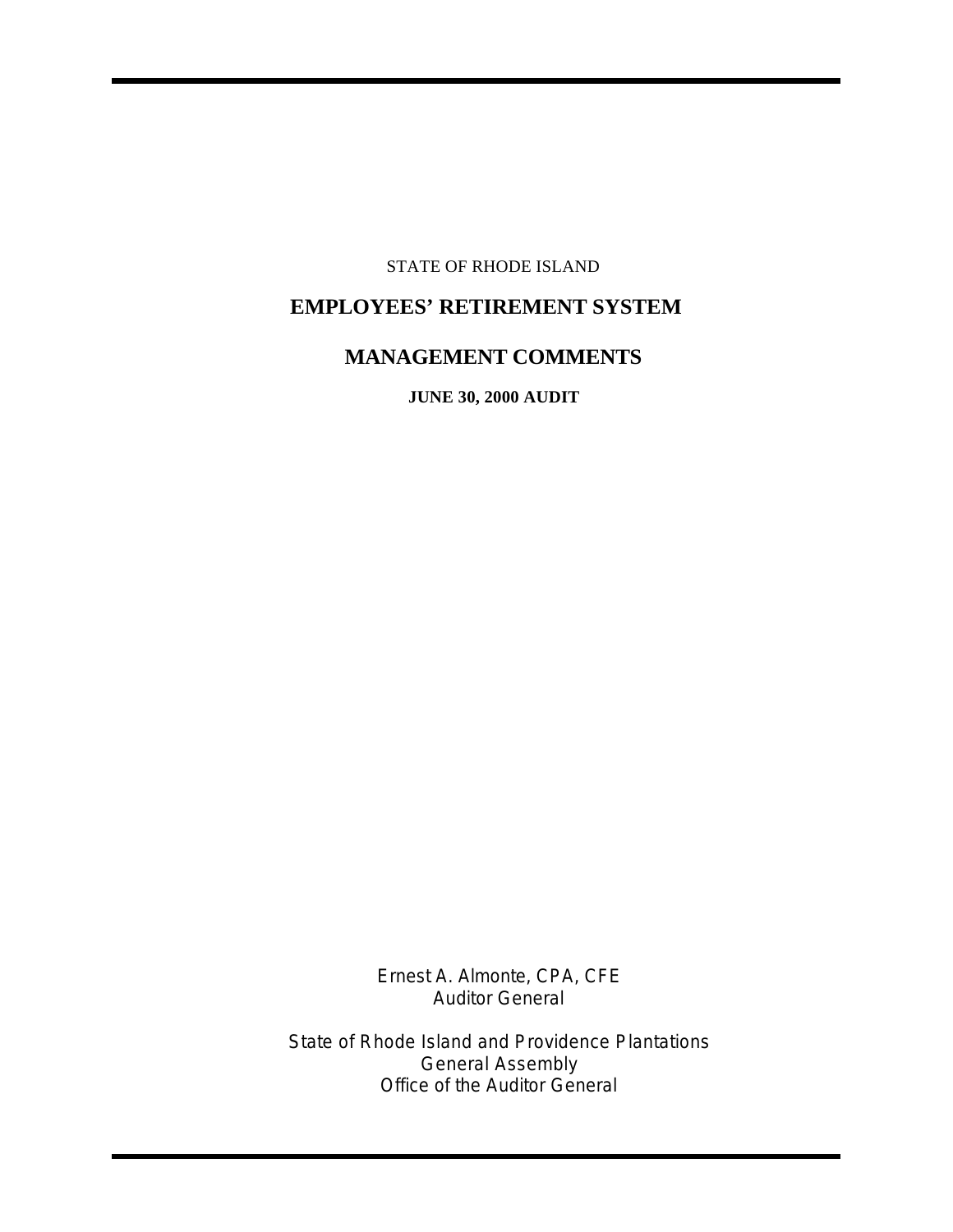

August 31, 2001

#### JOINT COMMITTEE ON LEGISLATIVE SERVICES:

SPEAKER John B. Harwood, Chairman

Senator William V. Irons Senator Dennis L. Algiere Representative Gerard M. Martineau Representative Robert A. Watson

We audited the financial statements of the Employees' Retirement System of the State of Rhode Island (the System) for the year ended June 30, 2000 and have issued our report thereon dated November 14, 2000. In accordance with *Government Auditing Standards*, we have also issued a report dated November 14, 2000 on our consideration of the System's internal control over financial reporting and our tests of its compliance with certain provisions of laws, regulations, and contracts.

Our report on the System's compliance and internal control over financial reporting indicated no matters that we considered to be reportable conditions or material instances of noncompliance. However, during our audit, we noted certain matters involving compliance, internal controls, and other operational matters that are presented herein. These comments and recommendations are intended to enhance compliance with laws, regulations and contracts, improve internal control, or result in other operational efficiencies.

Sincerely,

rnest A. Almonte

Ernest A. Almonte, CPA, CFE Auditor General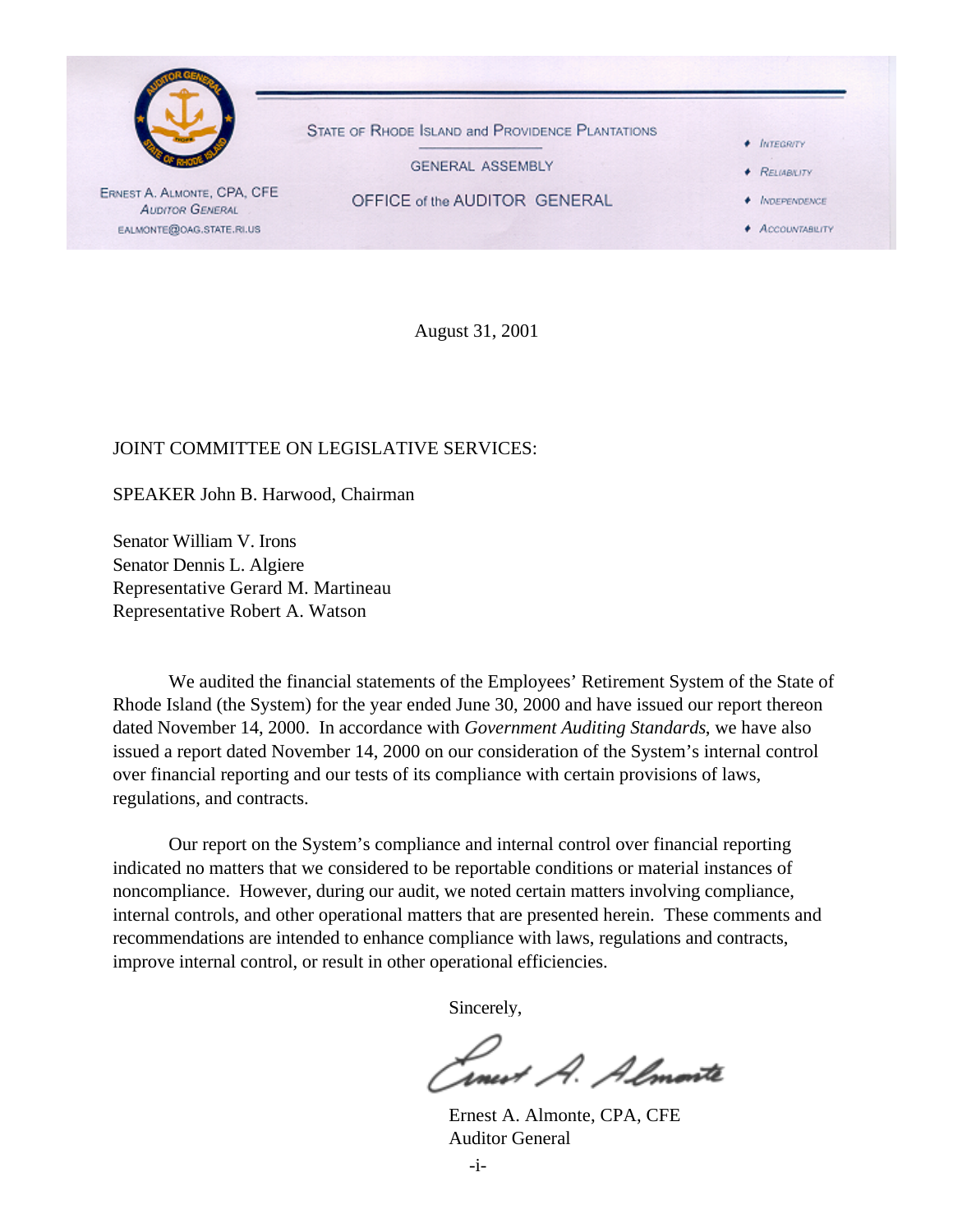### **STATE OF RHODE ISLAND**

### **EMPLOYEES' RETIREMENT SYSTEM**

### **MANAGEMENT COMMENTS**

### **JUNE 30, 2000 AUDIT**

### **TABLE OF CONTENTS**

### **PAGE**

#### **EMPLOYEES' RETIREMENT SYSTEM INVESTMENTS**

INCOME AND RETURN OF CAPITAL TRANSACTIONS...................................1

### **EMPLOYEES' RETIREMENT SYSTEM ADMINISTRATION**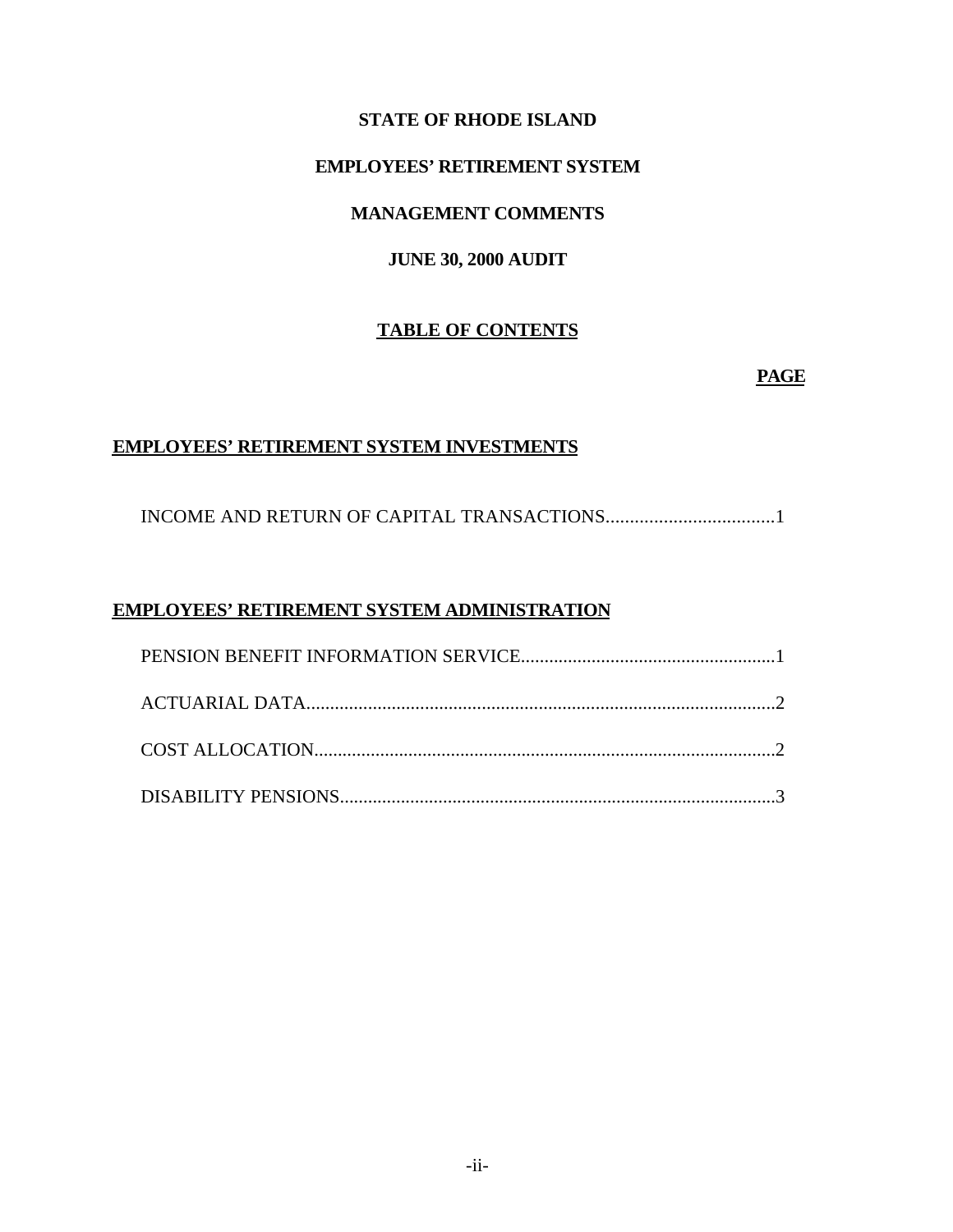### **EMPLOYEES' RETIREMENT SYSTEM INVESTMENTS**

### INCOME AND RETURN OF CAPITAL TRANSACTIONS

As reported in prior years, the State's investment custodian did not properly classify certain cash and stock distributions from real estate and alternative investment managers. Both the Treasurer's Office and the custodian receive letters and quarterly reports from the managers to identify distributions as either income or return of capital. In some instances, the custodian recorded returns of capital as income and vice versa. Reconciliation by the General Treasurer's Office of the managers' quarterly reports to the custodian's reports would identify these discrepancies. In some circumstances, the managers classified the distributions differently on their letters versus their quarterly reports, requiring further clarification from the managers on the type of distribution.

### RECOMMENDATION

1. Reconcile, on a quarterly basis, the investment mangers' quarterly reports and letters to the custodian's reports to verify that investment transactions are properly recorded.

### *Auditee Views*

*Treasury concurs with this recommendation and has taken several steps to address these concerns and will continue to develop processes to fully address this issue.*

### **EMPLOYEES' RETIREMENT SYSTEM ADMINISTRATION**

### PENSION BENEFIT INFORMATION SERVICE

The Retirement System provides a tape file of pensioners' social security numbers to the Pension Benefit Information (PBI) service, which then matches the social security numbers to its own database. PBI notifies Retirement of any social security numbers that are invalid or belong to deceased individuals. Retirement then researches whether those individuals are in fact deceased. Upon confirmation of death, pension payments are suspended.

While Retirement has procedures that address the results of the PBI report, we noted two instances where PBI data indicating that an individual was deceased did not result in the suspension of pension payments to the individual. In one of these cases, a beneficiary claimed and was paid a death benefit. Retirement should enhance its control procedures to ensure that all names appearing on the PBI report are investigated timely and that appropriate action is taken.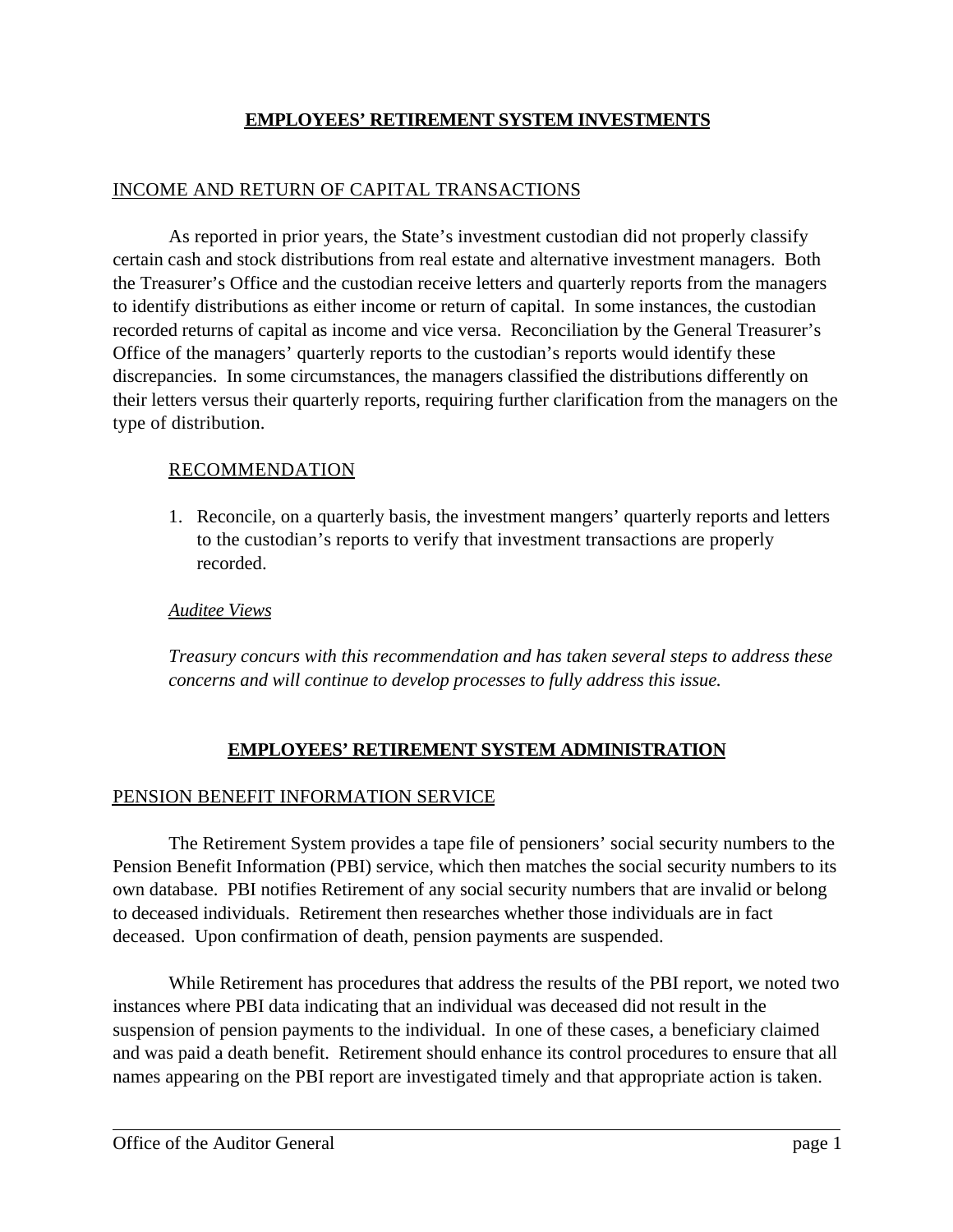#### RECOMMENDATION

2. Investigate completely all individuals reported as deceased on the PBI report and ensure that action is taken to cease pension payments when appropriate.

### *Auditee Views*

*Retirement concurs with this recommendation and has implemented additional procedures and will maintain further documentation of action taken for members appearing on the PBI report requiring suspension.*

### ACTUARIAL DATA

We found some instances where the equated date of hire (an effective date for actuarial purposes reflecting amount of credited service) was erroneously reported to the actuary. One situation that may cause incorrect data being reported to the actuary is when a teacher-member transfers to a different school district. A new membership application is completed to "join" the Retirement System. If the membership records are combined, the member's folder will contain more than one application. In some instances, we found the date of hire was taken from the second application causing the years of service to be understated as well as the corresponding actuarial liability. Retirement staff should verify the equated date of hire for all teachers to ensure the information has been accurately reported to the actuary.

### RECOMMENDATION

3. Verify the equated date of hire for all active teachers and ensure accurate information is reported to the actuary.

### *Auditee Views*

*This issue will be resolved with the implementation of the new computer system. As part of the new system implementation, information is being "scrubbed" and reviewed for accuracy.*

### COST ALLOCATION

The salaries and fringe benefits of Treasury personnel who are involved in the administration of the Retirement System or the investment of retirement funds are allocated to the Retirement System. Documentation to support these allocations has not been updated for changes in personnel and job duties. The basis for these allocations should be updated and documented periodically to support the amounts charged to the Retirement System.